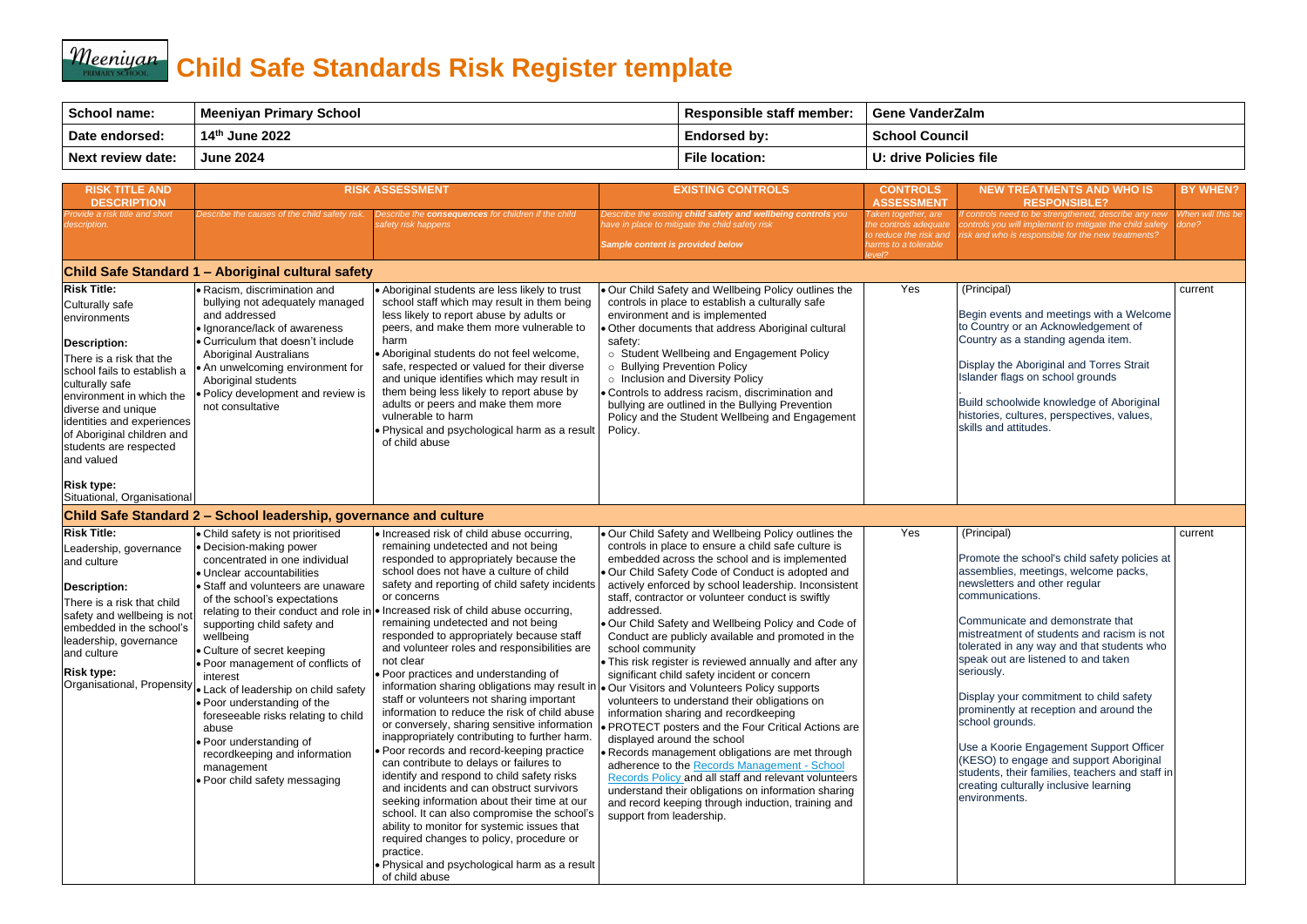| <b>RISK TITLE AND</b><br><b>DESCRIPTION</b>                                                                                                                                                                                                                 |                                                                                                                                                                                                                                                                                                                                                                                                                                                                                                  | <b>RISK ASSESSMENT</b>                                                                                                                                                                                                                                                                                                                                                                                                                                                                                                                                                                                                                                                                                                                                                                                                                                              | <b>EXISTING CONTROLS</b>                                                                                                                                                                                                                                                                                                                                                                                                                                                                                                                                                                                                                                                                                                                                                                                            | <b>CONTROLS</b><br><b>ASSESSMENT</b>                                                                     | <b>NEW TR</b>                                                                                                                                                                                                        |
|-------------------------------------------------------------------------------------------------------------------------------------------------------------------------------------------------------------------------------------------------------------|--------------------------------------------------------------------------------------------------------------------------------------------------------------------------------------------------------------------------------------------------------------------------------------------------------------------------------------------------------------------------------------------------------------------------------------------------------------------------------------------------|---------------------------------------------------------------------------------------------------------------------------------------------------------------------------------------------------------------------------------------------------------------------------------------------------------------------------------------------------------------------------------------------------------------------------------------------------------------------------------------------------------------------------------------------------------------------------------------------------------------------------------------------------------------------------------------------------------------------------------------------------------------------------------------------------------------------------------------------------------------------|---------------------------------------------------------------------------------------------------------------------------------------------------------------------------------------------------------------------------------------------------------------------------------------------------------------------------------------------------------------------------------------------------------------------------------------------------------------------------------------------------------------------------------------------------------------------------------------------------------------------------------------------------------------------------------------------------------------------------------------------------------------------------------------------------------------------|----------------------------------------------------------------------------------------------------------|----------------------------------------------------------------------------------------------------------------------------------------------------------------------------------------------------------------------|
| Provide a risk title and short<br><i>lescription.</i>                                                                                                                                                                                                       | Describe the causes of the child safety risk.                                                                                                                                                                                                                                                                                                                                                                                                                                                    | Describe the consequences for children if the child<br>safety risk happens                                                                                                                                                                                                                                                                                                                                                                                                                                                                                                                                                                                                                                                                                                                                                                                          | Describe the existing child safety and wellbeing controls you<br>ave in place to mitigate the child safety risk<br>Sample content is provided below                                                                                                                                                                                                                                                                                                                                                                                                                                                                                                                                                                                                                                                                 | Taken together, are<br>the controls adequate<br>to reduce the risk and<br>harms to a tolerable<br>level? | f controls need<br>ontrols you wi<br>isk and who is                                                                                                                                                                  |
|                                                                                                                                                                                                                                                             | Child Safe Standard 3 - Children are safe, informed and actively participate                                                                                                                                                                                                                                                                                                                                                                                                                     |                                                                                                                                                                                                                                                                                                                                                                                                                                                                                                                                                                                                                                                                                                                                                                                                                                                                     |                                                                                                                                                                                                                                                                                                                                                                                                                                                                                                                                                                                                                                                                                                                                                                                                                     |                                                                                                          |                                                                                                                                                                                                                      |
| <b>Risk Title: Student</b><br>empowerment<br><b>Description:</b> There is a<br>risk that students will not<br>be empowered about their<br>rights, participate in<br>decisions affecting them<br>or be taken seriously<br><b>Risk type:</b><br>Vulnerability | • Students don't know how to make<br>a complaint or raise a concern or<br>don't feel confident that they will<br>be listened to<br>• Students don't understand their<br>rights<br>• Student input in decision making<br>is not supported or valued<br>· Student contributions or concerns<br>are not taken seriously<br>· Students are not offered sexual<br>abuse prevention education<br>· Students are coerced or silenced<br>by adults at the school<br>• Lack of friendship or peer support | • Abuse is more likely to happen if students<br>do not feel supported to participate in<br>decisions that affect them and do not feel<br>like they will be listened to.<br>• Failure to empower students with<br>information about their rights, child safety<br>risks, and sexual abuse prevention will<br>increase the risk of abuse going unidentified<br>and unspoken<br>· If students do not feel confident or<br>empowered to raise a concern, they will be<br>unwilling to report abuse<br>• Lack of friendship or peer support may<br>increase vulnerability to abuse<br>• Lack of friendship or peer support increases<br>the risk that the student will not feel<br>confident to discuss concerns with their<br>peers, making it more likely that abuse will<br>go unidentified and unspoken<br>. Physical and psychological harm as a result             | . Our Child Safety and Wellbeing Policy outlines the<br>controls in place to support child and student<br>empowerment and is implemented<br>• Complaints Policy details how students can raise<br>complaints and concerns and is promoted widely to<br>parents and students<br>• Student Wellbeing and Engagement Policy outlines<br>the controls in place to ensure student wellbeing is<br>supported and prioritised<br>• Students are provided with age-appropriate sexual<br>abuse prevention programs and relevant related<br>information through Respectful Relationships<br>teaching and learning materials<br>• Students are educated about their rights through the<br>4R's program. Resilience, Rights and Respectful<br>Relationships<br>• Friendship and peer support are promoted through<br>'buddies. | Yes                                                                                                      | (Principal)<br>Inform stude<br>live and grov<br>have a say a<br>get informat<br>be safe and<br>Provide info<br>Relationship<br>Involve stud<br>and inform t<br>making<br>Discuss hea<br>The 'Helping<br>is comfortab |
|                                                                                                                                                                                                                                                             |                                                                                                                                                                                                                                                                                                                                                                                                                                                                                                  | of child abuse                                                                                                                                                                                                                                                                                                                                                                                                                                                                                                                                                                                                                                                                                                                                                                                                                                                      |                                                                                                                                                                                                                                                                                                                                                                                                                                                                                                                                                                                                                                                                                                                                                                                                                     |                                                                                                          |                                                                                                                                                                                                                      |
|                                                                                                                                                                                                                                                             | <b>Child Safe Standard 4 - Family engagement</b>                                                                                                                                                                                                                                                                                                                                                                                                                                                 |                                                                                                                                                                                                                                                                                                                                                                                                                                                                                                                                                                                                                                                                                                                                                                                                                                                                     |                                                                                                                                                                                                                                                                                                                                                                                                                                                                                                                                                                                                                                                                                                                                                                                                                     |                                                                                                          |                                                                                                                                                                                                                      |
| <b>Risk Title: Families and</b><br>community involvement<br><b>Description:</b> There is a<br>risk that families and<br>communities are not<br>informed, and involved in<br>promoting child safety and<br>wellbeing<br><b>Risk type:</b><br>Organisational  | • Unwelcoming staff<br>• Lack of appreciation of the value<br>of community consultation and<br>engagement<br>• The school does not offer<br>information to families and<br>communities or avenues to<br>contribute to policies and<br>decisions relating to child safety<br>and wellbeing<br>• Lack of staff training, culture or<br>willingness to engage families and<br>communities                                                                                                           | input from families may result in practices<br>that do not cover all the diverse needs of<br>students, resulting in a risk that students do<br>not feel safe or able to actively participate in<br>school life (see Child Safe Standard 1 and<br>3)<br>· Families and communities not engaged in<br>child safety at the school are less likely to<br>be able to support the school to reduce risk<br>by keeping an eye out for unsafe<br>behaviours and raising concerns.<br>• Families cannot help students identify<br>abuse<br>• Families do not support students who want<br>to make a complaint<br>. If families lack awareness about child safety<br>including risks of child abuse, children may<br>be more vulnerable to being groomed by<br>perpetrators seeking to obtain their trust.<br>. Physical and psychological harm as a result<br>of child abuse | • Child safety and wellbeing practices without  • Our Child Safety and Wellbeing Policy outlines the<br>controls in place to engage families and is<br>implemented<br>All child safety and wellbeing policies and<br>procedures are publicly available and promoted in<br>the school community<br>• Families and the school community are invited to<br>have a say in the development and review of child<br>safety and wellbeing policies, procedures and<br>practices through our school website                                                                                                                                                                                                                                                                                                                  | Yes                                                                                                      | (Principal)<br>Welcome /<br>families<br>Create a w<br>reception t<br>and familie<br>safe<br>Parent, stu<br>Be open to<br>regarding t<br>school<br>Display the<br>school<br>Promote R<br>families                     |
| <b>Risk Title: Diversity and</b>                                                                                                                                                                                                                            | Child Safe Standard 5 – Equity and diverse needs                                                                                                                                                                                                                                                                                                                                                                                                                                                 |                                                                                                                                                                                                                                                                                                                                                                                                                                                                                                                                                                                                                                                                                                                                                                                                                                                                     |                                                                                                                                                                                                                                                                                                                                                                                                                                                                                                                                                                                                                                                                                                                                                                                                                     | Yes                                                                                                      |                                                                                                                                                                                                                      |
| equity<br>Description: There is a<br>risk that equity is not<br>effectively upheld, and<br>diverse needs are not<br>respected in policy and<br>practice<br><b>Risk type:</b><br>Vulnerability                                                               | · Diverse cohorts have not been<br>identified for targeted support<br>(such as students with disability,<br>students who identify as lesbian,<br>gay, bisexual, transgender,<br>intersex and queer (LGBTIQ+),<br>students in out of home care,<br>international students and<br>students who are culturally and<br>linguistically diverse)<br>· Diverse cohorts not supported<br>adequately                                                                                                      | · Diverse cohorts who do not feel safe or who<br>are not adequately supported for their<br>diverse and specific needs are more at risk<br>of abuse and harm and will be less able or<br>willing to report concerns.<br>· Experiencing discrimination can increase a<br>child's vulnerability to abuse and harm and<br>can also mean they are less likely to ask for<br>help or speak up if they have a concern<br>. Physical and psychological harm as a result<br>of child abuse                                                                                                                                                                                                                                                                                                                                                                                   | . Our Child Safety and Wellbeing Policy outlines the<br>controls in place to support equity and diverse<br>needs and is implemented<br>Student Wellbeing and Engagement Policy outlines<br>how the school pays particular attention to the<br>needs of students with disability, students from<br>culturally and linguistically diverse backgrounds,<br>students who are unable to live at home,<br>international students, and lesbian, gay, bisexual,<br>transgender, intersex and queer (LGBTIQ+)<br>students                                                                                                                                                                                                                                                                                                    |                                                                                                          | (Principal)<br>Recognise a<br>prior t<br>challe<br>home<br>socio<br>gende<br>Communica<br>that discrimi<br>tolerated                                                                                                 |

| <b>NEW TREATMENTS AND WHO IS</b><br><b>RESPONSIBLE?</b>                                                                                                                                 | <b>BY WHEN?</b>            |
|-----------------------------------------------------------------------------------------------------------------------------------------------------------------------------------------|----------------------------|
| If controls need to be strengthened, describe any new<br>controls you will implement to mitigate the child safety<br>risk and who is responsible for the new treatments?                | When will this be<br>done? |
|                                                                                                                                                                                         |                            |
| (Principal)                                                                                                                                                                             | current                    |
| Inform students of their to:<br>live and grow up healthy<br>have a say about decisions affecting them<br>get information that is important to them<br>be safe and not harmed by anyone. |                            |
| Provide information through the Respectful<br>Relationships curriculum                                                                                                                  |                            |
| Involve students in consultation processes<br>and inform them of their impact on decision-<br>making                                                                                    |                            |
| Discuss healthy boundaries for friendships                                                                                                                                              |                            |
| The 'Helping Hand' (five people the student<br>is comfortable to go to for help)                                                                                                        |                            |
|                                                                                                                                                                                         |                            |
| (Principal)                                                                                                                                                                             | current                    |
| Welcome / transition packs for new<br>families                                                                                                                                          |                            |
| Create a welcoming environment at school<br>reception to ensure community members<br>and families feel respected, included and<br>safe                                                  |                            |
| Parent, student, teacher interviews                                                                                                                                                     |                            |
| Be open to communication with parents<br>regarding their child/rens experience at<br>school                                                                                             |                            |
| Display the PROTECT poster in the<br>school                                                                                                                                             |                            |
| Promote Respectful Relationships to<br>families                                                                                                                                         |                            |
|                                                                                                                                                                                         |                            |
| (Principal)                                                                                                                                                                             | Current                    |
| Recognise and pay attention to:<br>prior trauma<br>challenges for students in out of<br>home care<br>socio economic factors<br>gender differences                                       |                            |
| Communicate with the school community<br>that discrimination and bullying are not<br>tolerated                                                                                          |                            |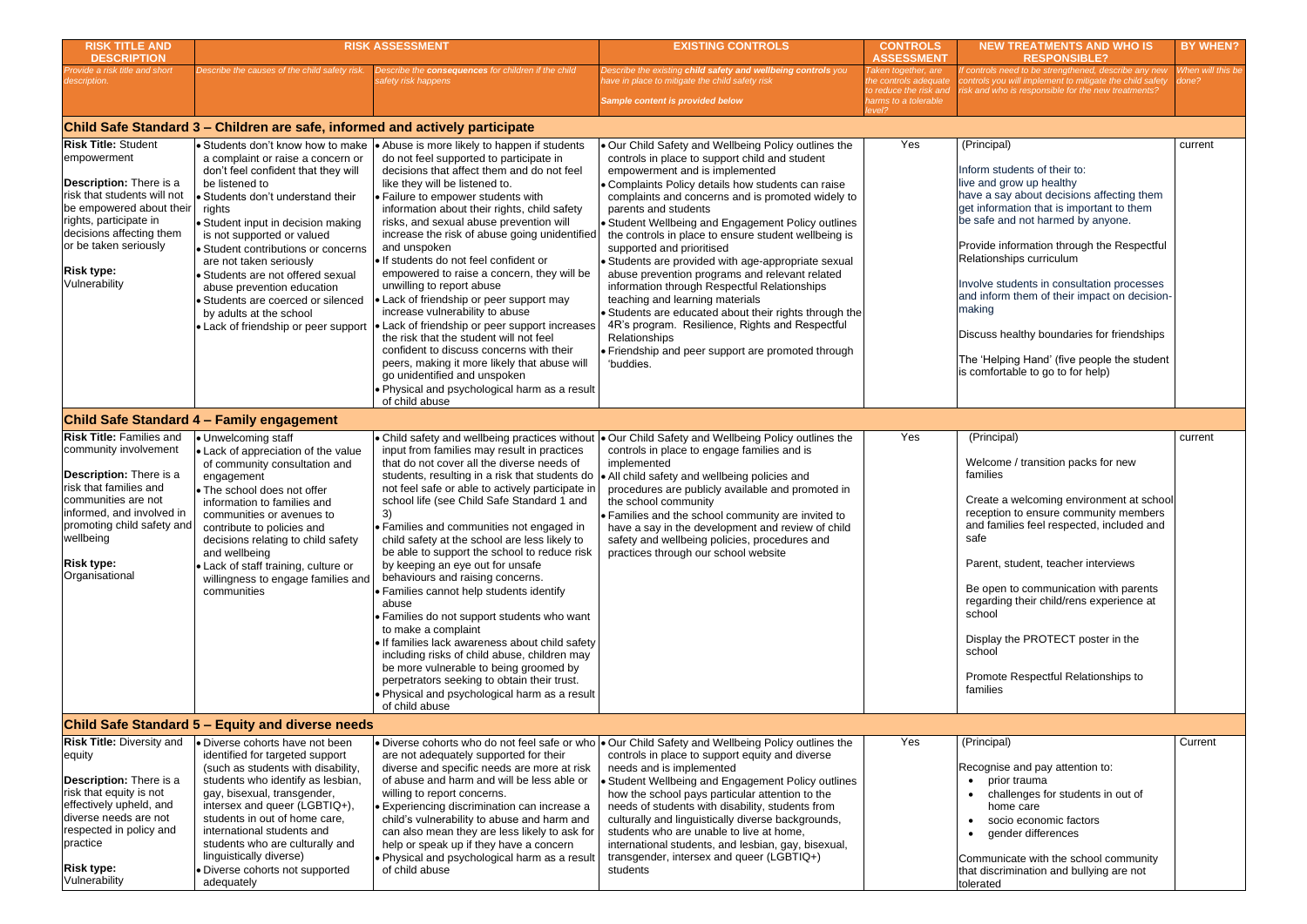| When will this be<br>done? |
|----------------------------|
|                            |
|                            |
|                            |
|                            |
| current                    |
|                            |
|                            |
|                            |
| current                    |
|                            |
|                            |
|                            |

| <b>RISK TITLE AND</b><br><b>DESCRIPTION</b>                                                                                                                                                                                                                                                                                                            |                                                                                                                                                                                                                                                                                                                                                                                                                                                                                                                                                                                                                                                          | <b>RISK ASSESSMENT</b>                                                                                                                                                                                                                                                                                                                                                                                                                                                                                                                                                                                                                                                                                                                                                                                                                                                                                                                                                                                                                                                                                                                                                                                                                                                                           | <b>EXISTING CONTROLS</b>                                                                                                                                                                                                                                                                                                                                                                                                                                                                                                                                                                                                                                                                                                                  | <b>CONTROLS</b><br><b>ASSESSMENT</b>                                                                     | NEW 1                                                                                                                                                                                |
|--------------------------------------------------------------------------------------------------------------------------------------------------------------------------------------------------------------------------------------------------------------------------------------------------------------------------------------------------------|----------------------------------------------------------------------------------------------------------------------------------------------------------------------------------------------------------------------------------------------------------------------------------------------------------------------------------------------------------------------------------------------------------------------------------------------------------------------------------------------------------------------------------------------------------------------------------------------------------------------------------------------------------|--------------------------------------------------------------------------------------------------------------------------------------------------------------------------------------------------------------------------------------------------------------------------------------------------------------------------------------------------------------------------------------------------------------------------------------------------------------------------------------------------------------------------------------------------------------------------------------------------------------------------------------------------------------------------------------------------------------------------------------------------------------------------------------------------------------------------------------------------------------------------------------------------------------------------------------------------------------------------------------------------------------------------------------------------------------------------------------------------------------------------------------------------------------------------------------------------------------------------------------------------------------------------------------------------|-------------------------------------------------------------------------------------------------------------------------------------------------------------------------------------------------------------------------------------------------------------------------------------------------------------------------------------------------------------------------------------------------------------------------------------------------------------------------------------------------------------------------------------------------------------------------------------------------------------------------------------------------------------------------------------------------------------------------------------------|----------------------------------------------------------------------------------------------------------|--------------------------------------------------------------------------------------------------------------------------------------------------------------------------------------|
| Provide a risk title and short<br>description.                                                                                                                                                                                                                                                                                                         | Describe the causes of the child safety risk.                                                                                                                                                                                                                                                                                                                                                                                                                                                                                                                                                                                                            | Describe the consequences for children if the child<br>safety risk happens                                                                                                                                                                                                                                                                                                                                                                                                                                                                                                                                                                                                                                                                                                                                                                                                                                                                                                                                                                                                                                                                                                                                                                                                                       | Describe the existing child safety and wellbeing controls you<br>have in place to mitigate the child safety risk<br>Sample content is provided below                                                                                                                                                                                                                                                                                                                                                                                                                                                                                                                                                                                      | Taken together, are<br>the controls adequate<br>to reduce the risk and<br>harms to a tolerable<br>level? | If controls ne<br>controls you<br>risk and who                                                                                                                                       |
|                                                                                                                                                                                                                                                                                                                                                        | · Diverse cohorts feel unwelcome<br>• Lack of staff training on diversity<br>and supporting and responding to<br>vulnerable students<br>• Lack of respectful culture<br>· Incidents of discrimination or<br>humiliation are not effectively<br>addressed and managed                                                                                                                                                                                                                                                                                                                                                                                     |                                                                                                                                                                                                                                                                                                                                                                                                                                                                                                                                                                                                                                                                                                                                                                                                                                                                                                                                                                                                                                                                                                                                                                                                                                                                                                  | • Child safety information, support and complaints<br>processes are culturally safe, accessible and easy<br>to understand<br>. Other documents that address diversity and equity:<br>o Bullying Prevention Policy<br>o Inclusion and Diversity Policy<br>• Implement:<br>o Resilience, Rights and Respectful Relationships<br>and Building Respectful Relationships teaching<br>and learning materials<br>o Respectful Relationships whole school approach                                                                                                                                                                                                                                                                                |                                                                                                          | Engage ge<br>validate the<br>Provide ch<br>that studer<br>Display fla                                                                                                                |
|                                                                                                                                                                                                                                                                                                                                                        | Child Safe Standard 6 – Suitable staff and volunteers                                                                                                                                                                                                                                                                                                                                                                                                                                                                                                                                                                                                    |                                                                                                                                                                                                                                                                                                                                                                                                                                                                                                                                                                                                                                                                                                                                                                                                                                                                                                                                                                                                                                                                                                                                                                                                                                                                                                  |                                                                                                                                                                                                                                                                                                                                                                                                                                                                                                                                                                                                                                                                                                                                           |                                                                                                          |                                                                                                                                                                                      |
| <b>Risk Title: Suitable staff</b><br>(including contractors<br>engaged by the school in<br>child-related work)<br>Description: There is a<br>risk that staff are not<br>suitable to work with<br>children or effectively<br>supported to uphold child<br>safety and wellbeing<br>values in practice<br><b>Risk type:</b><br>Organisational, Propensity | • Poor recruitment and pre-<br>employment screening processes<br>● Provision of false information<br>during recruitment<br>. Poor management of conflicts of<br>interest<br>· Insufficient induction on<br>commencement of working at<br>school<br>• Inappropriate behaviour by other<br>adults is not called out due to lack<br>of empowerment or awareness of<br>behaviours of concern<br>· Insufficient promotion of the<br>school's commitment to child<br>safety<br>• Lack of child safety culture<br>• Insufficient supervision<br>l• Performance management does<br>not focus on or address concerns<br>relating to child safety and<br>wellbeing | . Insufficient promotion of the school's<br>commitment to child safety during<br>recruitment processes may fail to deter<br>potential predators from seeking<br>employment<br>• History and behaviours of concern relating<br>to suitability to work with children are not<br>identified resulting in increased risk of child<br>abuse<br>• Conflicts of interests in recruiting staff may<br>increase the risk of other staff not reporting<br>concerns relating to staff conduct, and<br>where concerns are reported or identified,<br>increased risk of them not being responded<br>to in an objective manner with the focus on<br>child safety and wellbeing.<br>. Insufficient induction results in the<br>increased risk that staff fail to identify child<br>safety risks and signs of harm and are<br>unable to respond appropriately when they<br>do identify risks of harm or when a<br>complaint or concerns is disclosed to them.<br>· Insufficient supervision and performance<br>management results in increased risk of<br>child abuse and harm to students<br>• Staff do not understand their role and<br>responsibilities in promoting and supporting<br>child safety resulting in increased risk of<br>harm<br>• Physical and psychological harm as a result<br>of child abuse | . Our Child Safety and Wellbeing Policy outlines the<br>controls in place:<br>o for child safe recruitment and screening practices<br>for staff.<br>$\circ$ to ensure staff are provided with an appropriate<br>induction in the school's child safety policies and<br>practices.<br>o to ensure ongoing supervision and management<br>of staff is focused on child safety and wellbeing<br>. All actions and strategies outlined in our Child<br>Safety and Wellbeing Policy are implemented                                                                                                                                                                                                                                             | Yes                                                                                                      | (Principal)<br>Recruitmer<br>requiremer<br>regarding<br>as relevan<br>When scre<br>include –<br><b>WC</b><br>$\bullet$<br>inc<br>en<br>CO<br>Ask child s<br>select appr<br>Follow up |
| <b>Risk Title: Suitable</b><br><b>Volunteers</b><br>Description: There is a<br>risk that volunteers are<br>not suitable to work with<br>children or effectively<br>supported to uphold child<br>safety and wellbeing<br>values in practice<br><b>Risk type:</b>                                                                                        | • Screening processes lack<br>sufficient strength to reveal<br>histories and behaviours of<br>concern<br>· Systems, processes, policies and<br>culture do not demonstrate<br>sufficient strength and<br>transparency to deter potential<br>perpetrators from attempting<br>predatory behaviours<br>• Conflict of interest<br>• Lack of child safety culture<br>Organisational, Propensity  . Insufficient induction and training<br>• Insufficient supervision                                                                                                                                                                                           | · Insufficient promotion of the school's<br>commitment to child safety may fail to deter<br>potential predators from volunteering at the<br>school<br>. History and behaviours of concern relating<br>to suitability to work with children are not<br>identified resulting in increased risk of child<br>abuse<br>. Insufficient induction results in the<br>increased risk that volunteers do not<br>understand their role and responsibilities in<br>promoting and supporting child safety<br>resulting in increased risk of harm.<br>· Insufficient supervision results in increased<br>risk of child abuse and harm to students                                                                                                                                                                                                                                                                                                                                                                                                                                                                                                                                                                                                                                                              | . Visitor and Volunteer Policy outlines the controls in<br>place to ensure volunteers are suitable to work with<br>children including screening, induction, and ongoing<br>management and supervision<br>· Volunteers engaged to attend school camp,<br>excursions or work with students as part of our<br>Side-by-side program will be asked to undertake<br>additional screening processes including proof of<br>identity (where this has not already been<br>established), and references addressing suitability<br>for working with children.<br>. Volunteers that are working with children or that<br>may have access to students in unsupervised or<br>high-risk settings will always be supervised by a<br>member of school staff | Yes/No                                                                                                   | (Principal)<br>Screening<br>necessary<br>Seek refer                                                                                                                                  |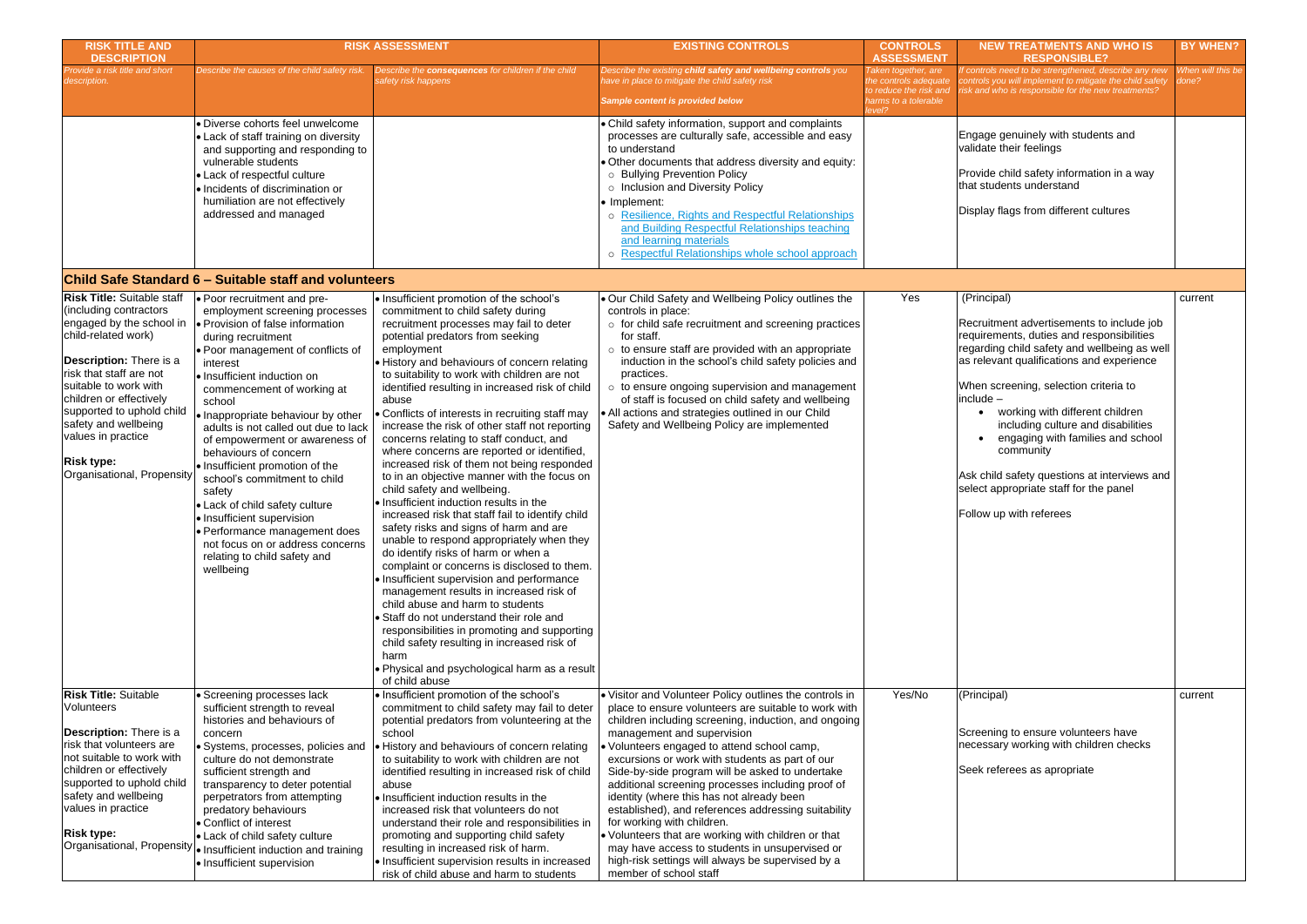| <b>RISK TITLE AND</b><br><b>DESCRIPTION</b>                                                                                                                                                                                                                                                                               |                                                                                                                                                                                                                                                                                                                                                                                                                                                                                                                                                                         | <b>RISK ASSESSMENT</b><br><b>EXISTING CONTROLS</b>                                                                                                                                                                                                                                                                                                                                                                                                                                                                                                                                                                                                                                                                                             |                                                                                                                                                                                                                                                                                                                                                                                                                                                                                                                                                                                                                                                                                                                                                                                                                                                                                                                                                                                                                                                                                                                                                                                                                                                                             | <b>CONTROLS</b><br><b>ASSESSMENT</b>                                                                     | <b>NEW</b>                                                                                                                                                               |
|---------------------------------------------------------------------------------------------------------------------------------------------------------------------------------------------------------------------------------------------------------------------------------------------------------------------------|-------------------------------------------------------------------------------------------------------------------------------------------------------------------------------------------------------------------------------------------------------------------------------------------------------------------------------------------------------------------------------------------------------------------------------------------------------------------------------------------------------------------------------------------------------------------------|------------------------------------------------------------------------------------------------------------------------------------------------------------------------------------------------------------------------------------------------------------------------------------------------------------------------------------------------------------------------------------------------------------------------------------------------------------------------------------------------------------------------------------------------------------------------------------------------------------------------------------------------------------------------------------------------------------------------------------------------|-----------------------------------------------------------------------------------------------------------------------------------------------------------------------------------------------------------------------------------------------------------------------------------------------------------------------------------------------------------------------------------------------------------------------------------------------------------------------------------------------------------------------------------------------------------------------------------------------------------------------------------------------------------------------------------------------------------------------------------------------------------------------------------------------------------------------------------------------------------------------------------------------------------------------------------------------------------------------------------------------------------------------------------------------------------------------------------------------------------------------------------------------------------------------------------------------------------------------------------------------------------------------------|----------------------------------------------------------------------------------------------------------|--------------------------------------------------------------------------------------------------------------------------------------------------------------------------|
| Provide a risk title and short<br>description.                                                                                                                                                                                                                                                                            | Describe the causes of the child safety risk.                                                                                                                                                                                                                                                                                                                                                                                                                                                                                                                           | Describe the consequences for children if the child<br>safety risk happens                                                                                                                                                                                                                                                                                                                                                                                                                                                                                                                                                                                                                                                                     | Describe the existing child safety and wellbeing controls you<br>have in place to mitigate the child safety risk<br>Sample content is provided below                                                                                                                                                                                                                                                                                                                                                                                                                                                                                                                                                                                                                                                                                                                                                                                                                                                                                                                                                                                                                                                                                                                        | Taken together, are<br>the controls adequate<br>to reduce the risk and<br>harms to a tolerable<br>level? | f controls ı<br>controls yo<br>isk and wh                                                                                                                                |
|                                                                                                                                                                                                                                                                                                                           |                                                                                                                                                                                                                                                                                                                                                                                                                                                                                                                                                                         | · Inadequate steps to address concerning<br>behaviour may result in increased risk of<br>harm (for example removing volunteer from<br>duties or otherwise ensuring the volunteer<br>does not demonstrate further behaviours of<br>concern)<br>. Physical and psychological harm as a result<br>of child abuse                                                                                                                                                                                                                                                                                                                                                                                                                                  | • Volunteer behaviour that is inconsistent with the<br>school's child safety and wellbeing policies and<br>practices will be addressed by school staff swiftly<br>and with a focus on child safety and wellbeing.                                                                                                                                                                                                                                                                                                                                                                                                                                                                                                                                                                                                                                                                                                                                                                                                                                                                                                                                                                                                                                                           |                                                                                                          |                                                                                                                                                                          |
|                                                                                                                                                                                                                                                                                                                           | <b>Child Safe Standard 7 - Complaints processes</b>                                                                                                                                                                                                                                                                                                                                                                                                                                                                                                                     |                                                                                                                                                                                                                                                                                                                                                                                                                                                                                                                                                                                                                                                                                                                                                |                                                                                                                                                                                                                                                                                                                                                                                                                                                                                                                                                                                                                                                                                                                                                                                                                                                                                                                                                                                                                                                                                                                                                                                                                                                                             |                                                                                                          |                                                                                                                                                                          |
| <b>Risk Title: Complaints</b><br>processes<br>Description: There is a<br>risk that processes for<br>complaints and concerns<br>are not child focused<br><b>Risk type:</b><br>Organisational,<br>Vulnerability                                                                                                             | • Students and parents/carers are<br>uncertain about how to raise a<br>complaint or concern because<br>information is not accessible or<br>easily understood<br>· Processes do not support<br>students, parents and carers to<br>make complaints or raise<br>concerns<br>• Complaints processes or<br>responsible staff do not make<br>students feel safe or supported to<br>report<br>• Student input in decision making<br>is not valued<br>• Student, parent and carer<br>seriously<br>· Inadequate response to<br>complaints or concerns relating to<br>child abuse | • Failure to ensure there is accessible,<br>culturally safe and easily understood<br>information on how to raise a complaint or<br>concern increases the risk of students.<br>of concern or abuse<br>• Students may be unwilling to report<br>behaviours of concern or abuse if they feel<br>they will not be taken seriously or if they do<br>not feel safe to report<br>• Failure to have a clear process for<br>responding to complaints and concerns<br>about child abuse may result in<br>inappropriate or insufficient action being<br>taken resulting in continued or further harm<br>to the child and other children<br>concerns/complaints are not taken   • Physical and psychological harm as a result<br>of child abuse            | • Complaints Policy outlines the controls in place to<br>ensure students are provided with accessible,<br>culturally safe and easily understood information on<br>raising a complaint or concern<br>parents and carers not reporting behaviours   • Child Safety Responding and Reporting Obligations<br>Policy and Procedures outlines the procedures for<br>responding to complaints or concerns relating to<br>child abuse<br>The Complaints Policy and Child Safety<br>Responding and Reporting Obligations Policy and<br>Procedures are publicly available on the school<br>website<br>• The Complaints Policy and Child Safety<br>Responding and Reporting Obligations Policy and<br>Procedures are implemented by all relevant staff<br>. Our Child Safety and Wellbeing Policy sets out all<br>recordkeeping, privacy and information sharing<br>obligations that must be met when responding to<br>complaints and concerns.<br>• All complaints and concerns are managed in<br>accordance with employment law obligations and<br>our school seeks advice from Employee Conduct<br>Branch and Legal Division when dealing with<br>complaints and concerns relating to child abuse by<br>a member/former member of staff or school council<br>employee or contractor | Yes                                                                                                      | (Princip<br>Create<br>safe to<br>school<br>Compla<br>website<br>Teach o<br>through<br>Ensure<br>compla<br>Commit<br>followin<br>Make s<br>they ca<br>Offer su<br>appropi |
|                                                                                                                                                                                                                                                                                                                           | Child Safe Standard 8 – Child safety knowledge, skills and awareness                                                                                                                                                                                                                                                                                                                                                                                                                                                                                                    |                                                                                                                                                                                                                                                                                                                                                                                                                                                                                                                                                                                                                                                                                                                                                |                                                                                                                                                                                                                                                                                                                                                                                                                                                                                                                                                                                                                                                                                                                                                                                                                                                                                                                                                                                                                                                                                                                                                                                                                                                                             |                                                                                                          |                                                                                                                                                                          |
| <b>Risk Title: Knowledge,</b><br>skills and awareness<br><b>Description:</b> There is a<br>risk that staff and<br>volunteers are not<br>equipped with the<br>knowledge, skills and<br>awareness to keep<br>children and students safe<br>through ongoing<br>education and training<br><b>Risk type:</b><br>Organisational | not provided to staff and school<br>council annually<br>• Child safety and wellbeing training<br>is not refreshed or updated where<br>policy, practice or law has<br>changed<br>• Volunteers are not required to<br>undertake child safety training that<br>is appropriate to the nature of their<br>role<br>• Training does not cover all<br>necessary topics<br>• Training is poorly facilitated<br>Also refer to Child Safe Standard 6<br>risks above                                                                                                                | $\bullet$ Child safety and wellbeing training $\bullet$ Inability to identify child safety risks<br>including inappropriate behaviour and signs<br>of harm resulting in increased risk of failing<br>to protect children from child abuse, and<br>underreporting of child safety incidents to<br>relevant staff and authorities<br>• Insufficient understanding about the<br>school's child safety and wellbeing policies,<br>practices, and obligations results in<br>increased risk that they will not be<br>appropriately implemented by staff and<br>volunteers and an increased risk to students<br>of child abuse occurring and of continuing to<br>occur undetected.<br>. Physical and psychological harm as a result<br>of child abuse | . Our Child Safety and Wellbeing Policy outlines the<br>controls in place to ensure school council and<br>school staff receive appropriate annual guidance<br>and training on child safety and is implemented<br>. Our Visitors and Volunteers policy provides<br>information on training for volunteers.                                                                                                                                                                                                                                                                                                                                                                                                                                                                                                                                                                                                                                                                                                                                                                                                                                                                                                                                                                   | Yes                                                                                                      | (Princip<br>Provide<br>volunte<br>Safety a<br>Safe co<br>Respon<br>Ensure<br>privacy<br>keeping<br>Deliver<br>All staff<br>Reporti<br>Direct s<br>safe gu                |

| <b>NEW TREATMENTS AND WHO IS</b><br><b>RESPONSIBLE?</b>                                                                                                                                                       | <b>BY WHEN?</b>            |
|---------------------------------------------------------------------------------------------------------------------------------------------------------------------------------------------------------------|----------------------------|
| If controls need to be strengthened, describe any new<br>controls you will implement to mitigate the child safety<br>risk and who is responsible for the new treatments?                                      | When will this be<br>done? |
|                                                                                                                                                                                                               |                            |
|                                                                                                                                                                                                               |                            |
|                                                                                                                                                                                                               |                            |
|                                                                                                                                                                                                               |                            |
|                                                                                                                                                                                                               |                            |
| (Principal)                                                                                                                                                                                                   | current                    |
| Create an environment where children feel<br>safe to raise their concerns about both<br>school and outside school harm                                                                                        |                            |
| Complaints process policy on school<br>website                                                                                                                                                                |                            |
| Teach children required skills to speak up<br>through Respectful Relationships                                                                                                                                |                            |
| Ensure confidentiality when handling a<br>complaint                                                                                                                                                           |                            |
| Commit to making improvements when<br>following up on a complaint                                                                                                                                             |                            |
| Make school community aware of who<br>they can raise a complaint with                                                                                                                                         |                            |
| Offer support to complainants if/when<br>appropriate                                                                                                                                                          |                            |
|                                                                                                                                                                                                               |                            |
|                                                                                                                                                                                                               |                            |
| (Principal)                                                                                                                                                                                                   | current                    |
| Provide induction to new staff and<br>volunteers on child safety ie: the Child<br>Safety and Wellbeing policy, the Child<br>Safe code of conduct and the Child Safety<br>Responding and Reporting Obligations |                            |
| Ensure staff and volunteers are aware of<br>privacy, information sharing and record<br>keeping guidelines                                                                                                     |                            |
| Deliver child safe briefings to staff                                                                                                                                                                         |                            |
| All staff to complete annual Mandatory<br>Reporting module via eduPay                                                                                                                                         |                            |
| Direct staff to PROTECT website for child<br>safe guidlines                                                                                                                                                   |                            |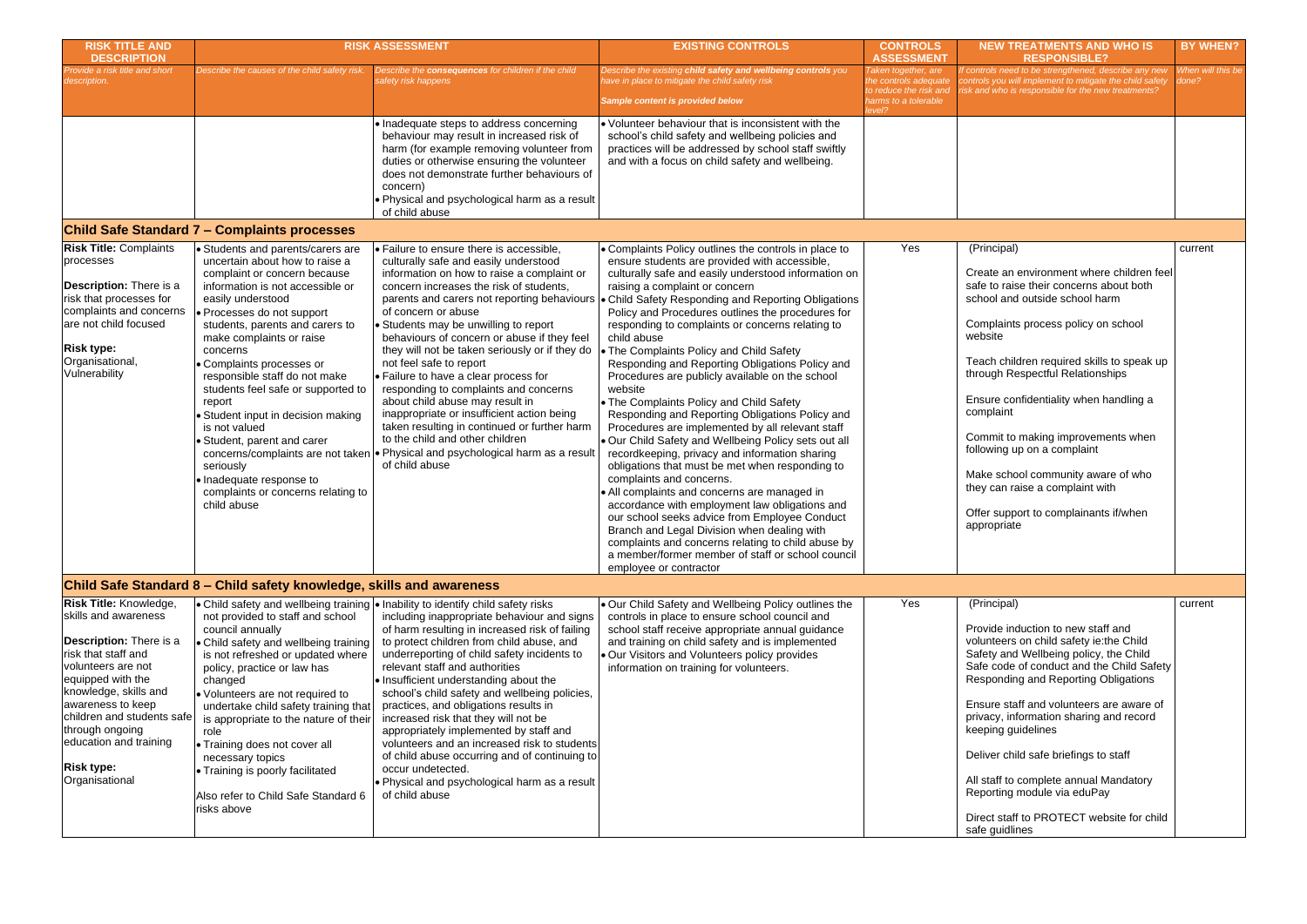| <b>RISK TITLE AND</b><br><b>DESCRIPTION</b>                                                                                                                                                                                                                                                                                                                          |                                                                                                                                                                                                                                                                                                                          | <b>RISK ASSESSMENT</b>                                                                                                                                                                                                                                                                                                                                             | <b>EXISTING CONTROLS</b>                                                                                                                                                                                                                                                                                                                                                                                                                                                                                                                                                                                                                                                                                                                                                                                                                                                                                                                                                    | <b>CONTROLS</b><br><b>ASSESSMENT</b>                                   | <b>NEW TR</b>                                                                                                                                                   |
|----------------------------------------------------------------------------------------------------------------------------------------------------------------------------------------------------------------------------------------------------------------------------------------------------------------------------------------------------------------------|--------------------------------------------------------------------------------------------------------------------------------------------------------------------------------------------------------------------------------------------------------------------------------------------------------------------------|--------------------------------------------------------------------------------------------------------------------------------------------------------------------------------------------------------------------------------------------------------------------------------------------------------------------------------------------------------------------|-----------------------------------------------------------------------------------------------------------------------------------------------------------------------------------------------------------------------------------------------------------------------------------------------------------------------------------------------------------------------------------------------------------------------------------------------------------------------------------------------------------------------------------------------------------------------------------------------------------------------------------------------------------------------------------------------------------------------------------------------------------------------------------------------------------------------------------------------------------------------------------------------------------------------------------------------------------------------------|------------------------------------------------------------------------|-----------------------------------------------------------------------------------------------------------------------------------------------------------------|
| Provide a risk title and short<br>description.                                                                                                                                                                                                                                                                                                                       | Describe the causes of the child safety risk.                                                                                                                                                                                                                                                                            | Describe the consequences for children if the child<br>safety risk happens                                                                                                                                                                                                                                                                                         | Describe the existing child safety and wellbeing controls you<br>have in place to mitigate the child safety risk                                                                                                                                                                                                                                                                                                                                                                                                                                                                                                                                                                                                                                                                                                                                                                                                                                                            | Taken together, are<br>the controls adequate<br>to reduce the risk and | f controls need<br>controls you wi<br>isk and who is                                                                                                            |
|                                                                                                                                                                                                                                                                                                                                                                      |                                                                                                                                                                                                                                                                                                                          |                                                                                                                                                                                                                                                                                                                                                                    | Sample content is provided below                                                                                                                                                                                                                                                                                                                                                                                                                                                                                                                                                                                                                                                                                                                                                                                                                                                                                                                                            | harms to a tolerable<br>level?                                         |                                                                                                                                                                 |
|                                                                                                                                                                                                                                                                                                                                                                      | <b>Child Safe Standard 9 – Physical and online environments</b>                                                                                                                                                                                                                                                          |                                                                                                                                                                                                                                                                                                                                                                    |                                                                                                                                                                                                                                                                                                                                                                                                                                                                                                                                                                                                                                                                                                                                                                                                                                                                                                                                                                             |                                                                        |                                                                                                                                                                 |
| <b>Risk Title: School</b><br>physical environment<br><b>Description:</b> There is a<br>risk the school's child<br>safety policies,<br>procedures and practices<br>do not adequately<br>address and manage the<br>risk of abuse and harm in<br>the school's physical<br>lenvironment<br><b>Risk type:</b><br>Situational                                              | • Areas of child safety risk in the<br>school buildings or grounds are<br>not identified and appropriately<br>supervised or managed.                                                                                                                                                                                     | • There is an increased risk of child abuse<br>occurring on school grounds or buildings if<br>policies, procedures and practices fail to<br>identify and manage areas of risk in the<br>school's physical environment<br>. Physical and psychological harm as a result<br>of child abuse                                                                           | ↓ Yard Duty and Supervision Policy outlines<br>supervision processes and requirements with a<br>focus on child safety<br>. Yard duty staff are trained to actively patrol the<br>school grounds.<br>• Child safety and wellbeing policies, procedures and<br>practices are in place to enable staff and volunteers<br>to identify and mitigate risks in the physical school<br>environment without compromising a child or<br>student's right to privacy, access to information,<br>social connections and learning opportunities,<br>including our Child Safety and Wellbeing Policy and<br>Child Safety Code of Conduct<br>• students advised of any area that is out of bounds<br>as the area cannot be supervised<br>· garden sheds and store cupboards are locked<br>unless in use, with controlled access to keys<br>• students are required to go to the bathroom with<br>another student during class time<br>• toilets are located in a central area of the school | Yes                                                                    | (Principal)<br><b>School Ris</b><br>Risk asses<br>off-site en<br>excursions<br>Staff trainin<br>manageme<br>Make stud<br>out of bour<br>Review inc<br>improveme |
| <b>Risk Title: Online</b><br>environment<br>Description: There is a<br>risk the school's child<br>safety policies,<br>procedures and practices<br>do not adequately<br>address and manage the<br>risk of abuse and harm in<br>the school's online<br>environment<br><b>Risk type:</b><br>Situational                                                                 | • Child safety risks in the school's<br>online environment are not<br>identified and appropriately<br>managed.<br>• Students are not provided with<br>education about online risks and<br>appropriate online behaviours.<br>· Online safety measures fail to<br>adapt to emerging technologies<br>and child safety risks | • There is an increased risk of child abuse<br>occurring if policies, procedures and<br>practices fail to identify and manage areas<br>of risk in the school's online environment -<br>particularly risks relating to grooming and<br>further risk of abuse if the grooming goes<br>undetected.<br>. Physical and psychological harm as a result<br>of child abuse | and the entrance/exit has good visibility.<br>· Digital Learning Policy outlines the controls in place<br>for online conduct and online safety and is<br>implemented<br>• Acceptable Use Agreements are in place and<br>enforced<br>• Child safety and wellbeing policies, procedures and<br>practices are in place to enable staff and volunteers<br>to identify and mitigate risks in the online school<br>environment without compromising a child or<br>student's right to privacy, access to information,<br>social connections and learning opportunities,<br>including our Child Safety and Wellbeing Policy and<br>Child Safety Code of Conduct<br>• Staff undertake a privacy impact assessment for<br>apps and other platforms in use by the school which<br>includes the risk of access to children or personal<br>information by people external to the school.                                                                                                 | Yes                                                                    | (Principal)<br>Age appro<br>Educate st<br>Acceptable<br>agreement<br>Filtering so                                                                               |
| <b>Risk Title: Off-site school</b><br>activities and use of third-<br>party providers<br>Description:<br>There is a risk that the<br>school's child safety<br>policies, procedures and<br>practices do not<br>adequately address and<br>manage the risk of abuse<br>at school activities off-site<br>and/or school activities<br>involving third party<br>providers. | • School staff fail to identify and<br>manage risks of child abuse<br>occurring during off-site school<br>activities<br>· School staff fail to identify and<br>manage risks of child abuse by<br>third-party providers engaged by<br>the school                                                                          | • There is an increased risk of child abuse<br>occurring if policies, procedures and<br>practices fail to identify and manage areas<br>of risk for off-site school activities and<br>school activities that involve third party<br>providers.<br>. Physical and psychological harm as a result<br>of child abuse                                                   | . Our school complies with relevant policies with<br>respect to the following activities, including policy<br>relating to child safety and wellbeing:<br>o Camp and Excursion Policy<br>• For off-site school activities and school activities<br>engaging a third-party provider, we identify and<br>assess the risks of child abuse that are specific to<br>that activity and ensure appropriate controls are in<br>place. This includes activities such as: sporting<br>clinics and performances.                                                                                                                                                                                                                                                                                                                                                                                                                                                                        | Yes                                                                    | (Principal)<br>Due diliger<br>Provide co<br>conduct ar<br>school staf<br>students<br>Working w                                                                  |
| <b>Risk type:</b>                                                                                                                                                                                                                                                                                                                                                    |                                                                                                                                                                                                                                                                                                                          |                                                                                                                                                                                                                                                                                                                                                                    |                                                                                                                                                                                                                                                                                                                                                                                                                                                                                                                                                                                                                                                                                                                                                                                                                                                                                                                                                                             |                                                                        |                                                                                                                                                                 |

| <b>NEW TREATMENTS AND WHO IS</b><br><b>RESPONSIBLE?</b>                                                                                                                  | <b>BY WHEN?</b>            |
|--------------------------------------------------------------------------------------------------------------------------------------------------------------------------|----------------------------|
| If controls need to be strengthened, describe any new<br>controls you will implement to mitigate the child safety<br>risk and who is responsible for the new treatments? | When will this be<br>done? |
|                                                                                                                                                                          |                            |
| (Principal)                                                                                                                                                              | current                    |
| <b>School Risk Register</b>                                                                                                                                              |                            |
| Risk assessment and record keeping for<br>off-site environments such as camps and<br>excursions                                                                          |                            |
| Staff training and refreshers on risk<br>management policies and procedures                                                                                              |                            |
| Make students aware of spaces that are<br>out of bounds and supervise efficiently                                                                                        |                            |
| Review incidents and make required<br>improvements                                                                                                                       |                            |
|                                                                                                                                                                          |                            |
| (Principal)                                                                                                                                                              | current                    |
| Age appropriate used of the internet                                                                                                                                     |                            |
| Educate students of risks and online safety                                                                                                                              |                            |
| Acceptable use of technology policy and<br>agreement                                                                                                                     |                            |
| Filtering software on school devices                                                                                                                                     |                            |
|                                                                                                                                                                          |                            |
|                                                                                                                                                                          |                            |
|                                                                                                                                                                          |                            |
| (Principal)                                                                                                                                                              | current                    |
| Due diligence when engaging third parties                                                                                                                                |                            |
| Provide copies of Child safety code of<br>conduct and wellbeing policy to non-<br>school staff delivering a service to<br>students                                       |                            |
| Working with children checks                                                                                                                                             |                            |
|                                                                                                                                                                          |                            |
|                                                                                                                                                                          |                            |